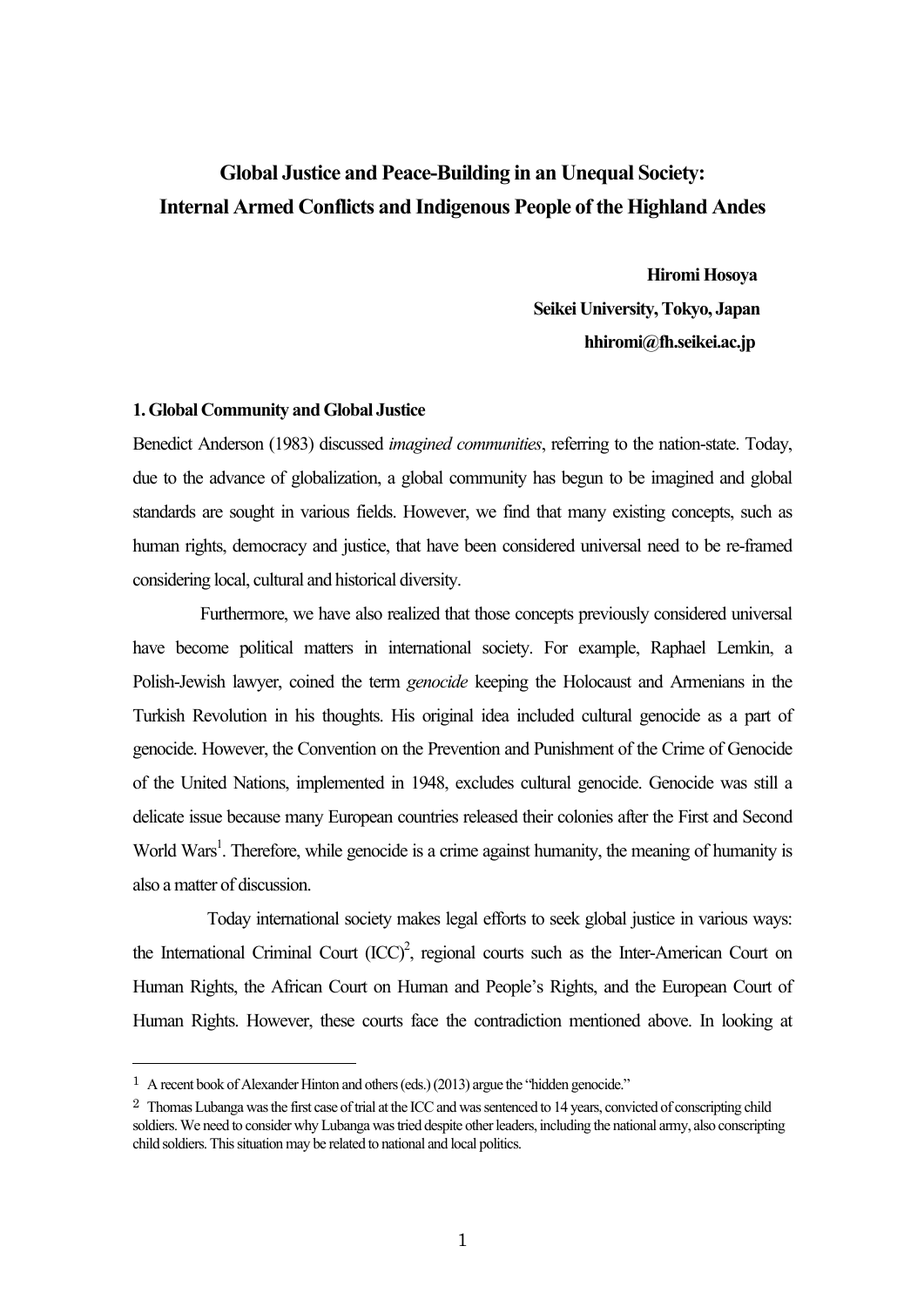conditions in Asia, including Japan, unfortunately, we have not yet established an Asian human rights court.

 In this paper, I examine methods to articulate justice in the field of human rights, among international society, nation-states, and local groups while also considering a diversity of social, cultural, racial, and ethnic groups. Furthermore, I consider unequal relations among groups, and the colonial legacy within the country. As a case study, I discuss relationships between the indigenous people and the internal armed conflict and the peace-building process in Peru.

Erica-Irene A. Daes (2000) has observed that the issue of the indigenous people is unique in international human rights law because other groups have realized the countries' "independence." Above all, the current principal unit in international society is a nation-state even in the era of advancing globalization. Figure 1 shows the actual model of these relationships and Figure 2 the ideal model.







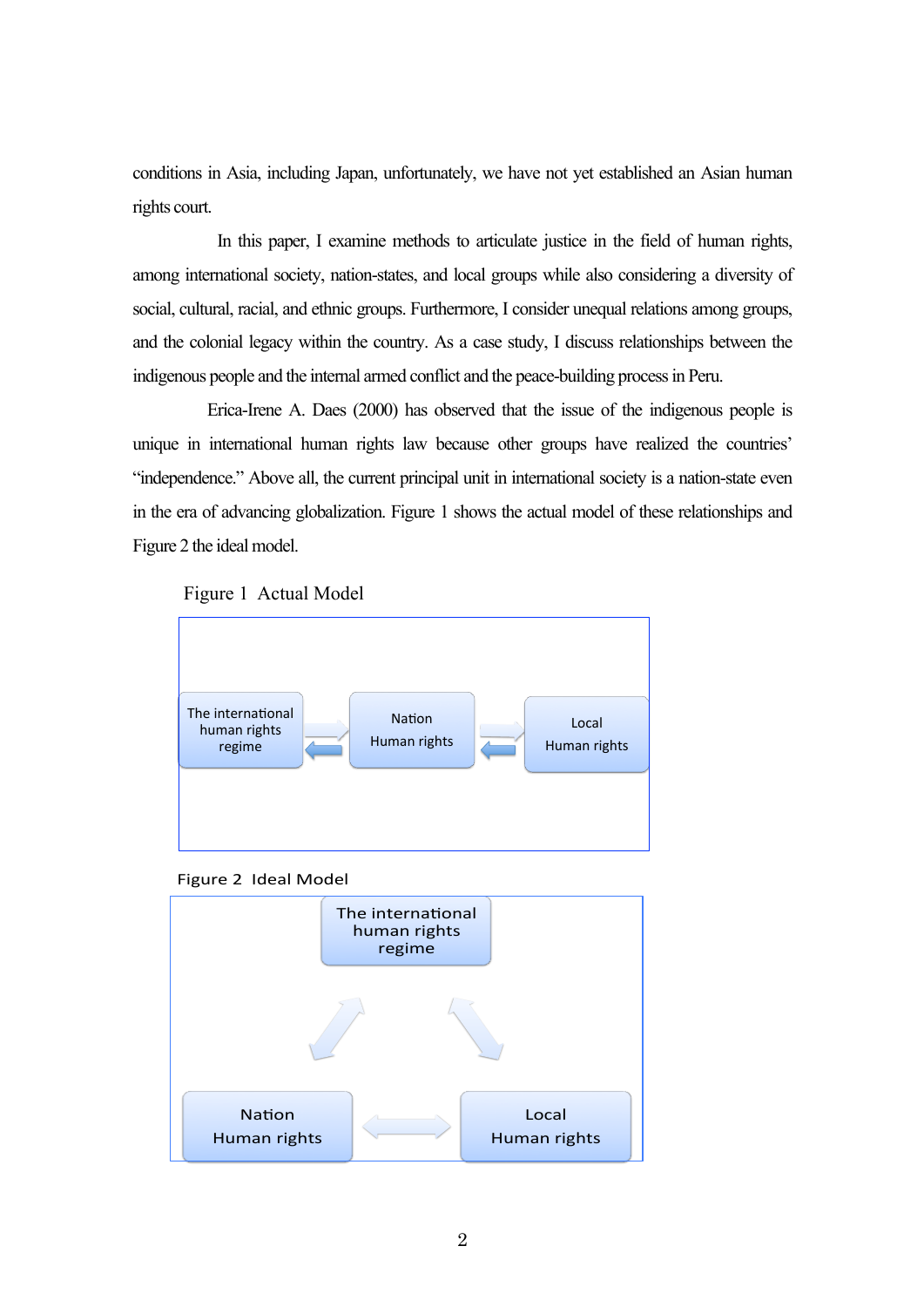#### **2. Indigenous People in Peru**

Peru, the center of the Inca Empire, has a population composed of many indigenous populations in comparison with other countries. Although *mestizaje* (mix) has advanced there, as a legacy of functioning as the Spaniards' base for South American colonization, racism is still strong.

Peru is divided into three geographical areas—*costa*,*sierra*, and *selva*— by the Andean Mountain Range that stretches 8,000 km (Figure 3). These geographical and ecological divisions connect with cultural and racial-ethnic differences to some extent. Lima, the capital of Peru, is located in the *costa* area. It has more than 9 million in population and was originally constructed by the Spanish colonizers. Thus, people of European descent and *mestizos* are concentrated on the *costa.* Conversely, the rural *sierra* has many indigenous populations. Finally, the *selva* is thickly peopled, where hunter-gatherer and shifting-cultivation groups have lived but are now interested in its natural resources. Divided by the high Andean Mountain Range, the *costa* and *sierra* Andean cultures differ remarkably.





In general, indigenous people have been defined as such because they constitute nations as well as native or original groups. In the process of Peruvian nation-building and national integration, the indigenous people of Peru have been recognized as *campesinos* or peasants. During the Peruvian Revolution, enforced by Juan Velasco Alvarado's military government (1968–75),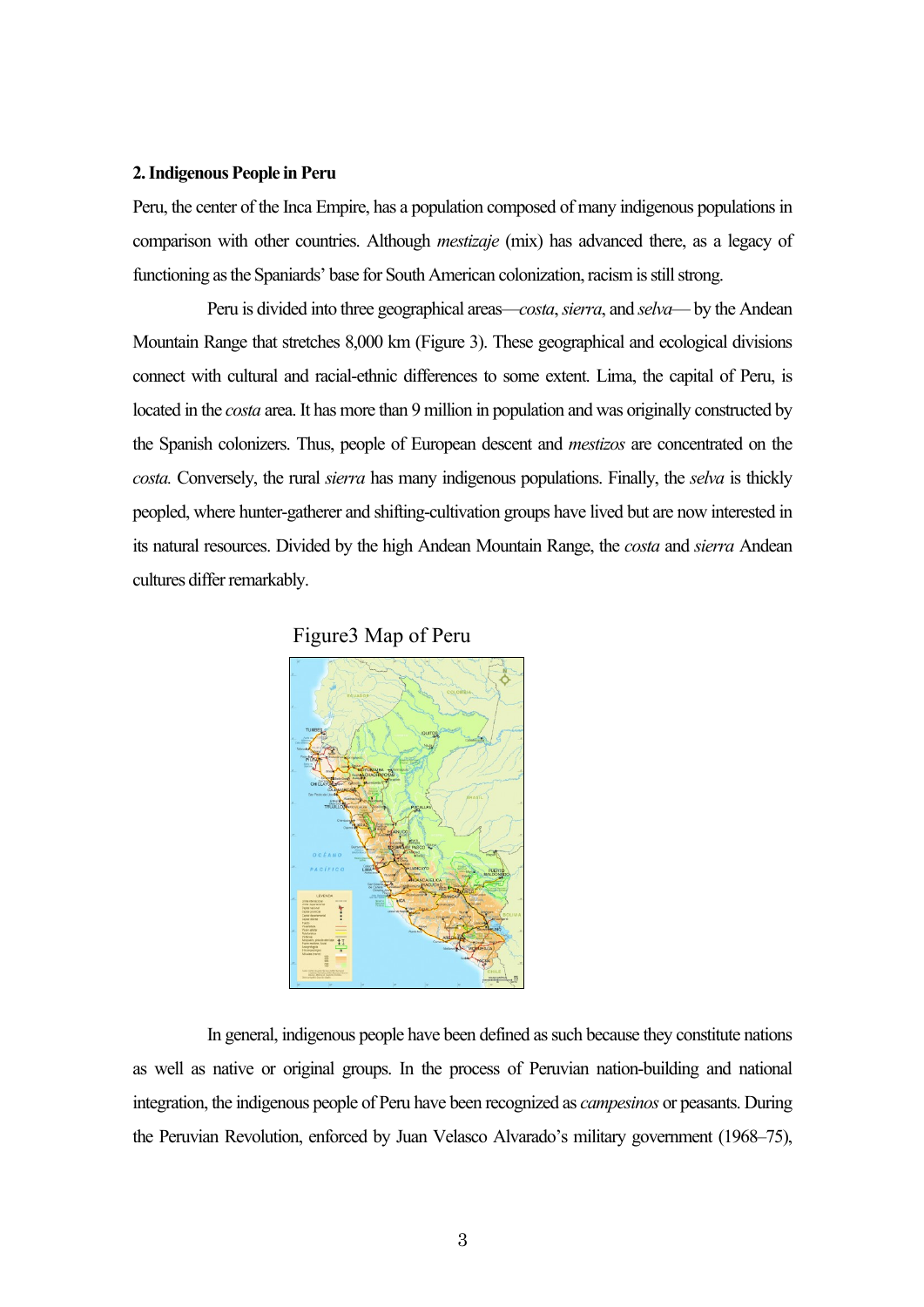the term *Indio* was officially changed to *campesino*. Today, only the *nativos*, or natives, of the *selva*, or Amazonian area, tend to be recognized as indigenous people. However, most of the indigenous people in Peru speak the Quechua language and live in the *sierra*, or Highland Andes.

#### **3. Indigenous People and Internal Armed Conflict**

Peru's internal conflict began in 1980, with an armed insurgence of the Peruvian Communist Party—Shining Path (Partido Communista del Peru-Sendero Luminoso: PCP-SL). This group followed Mao Zedong's strategy, launching armed struggle from the rural *sierra* areas, next reaching the *sierra* cities, and finally gaining ascendancy over Lima. However, this imported strategy faced the vernacular characteristics of Peruvian society; the rural *sierra* areas from where the PCP-SL started their armed struggle were those of the indigenous people.

A professor of the national university (Universidad National de San Cristobal de Huamanga) at Ayacucho city, Abimaél Guzman Reynoso led the PCP-SL. Thus, the PCP-SL's core members were young urban mestizos, especially students and faculty members. Ayacucho was one of the four poorest prefectures in Peru, where many indigenous people lived in its rural areas, and most of them spoke Quechua. Therefore, PCP-SL's core members and the people from whose area the PCP-SL launched their struggle differed in language, race and ethnicity, as well as cultural and social backgrounds.

After the PCP-SL increased its influence, at the end of 1982, President Belaúnde Terry decided to send the national army to the Emergency Declared Areas. A massive massacre by both the national army and PCP-SL began in the rural areas. The background of soldiers of the national army, sent from the *costa*, greatly differed from that of the indigenous people. It was difficult for them to distinguish between the indigenous people and members of the PCP-SL, a situation analogous to the Americans in My Lai during the Vietnam War. Beyond that, there was overt racism, resulting in the massacre of women, elderly people, children, and babies. Cleanup operations were enforced against villages suspected to be under PCP-SL control. Various villages disappeared, and people evacuated to other villages and cities (Hosoya2003, 2010, La Serna 2012,Theidon2012); many indigenous people became Internally Displaced Persons (IDCs). However, these refugees were likely to be regarded as terrorists due to racial discrimination.

According to the Final Report of the Truth and Reconciliation Commission (TRC) of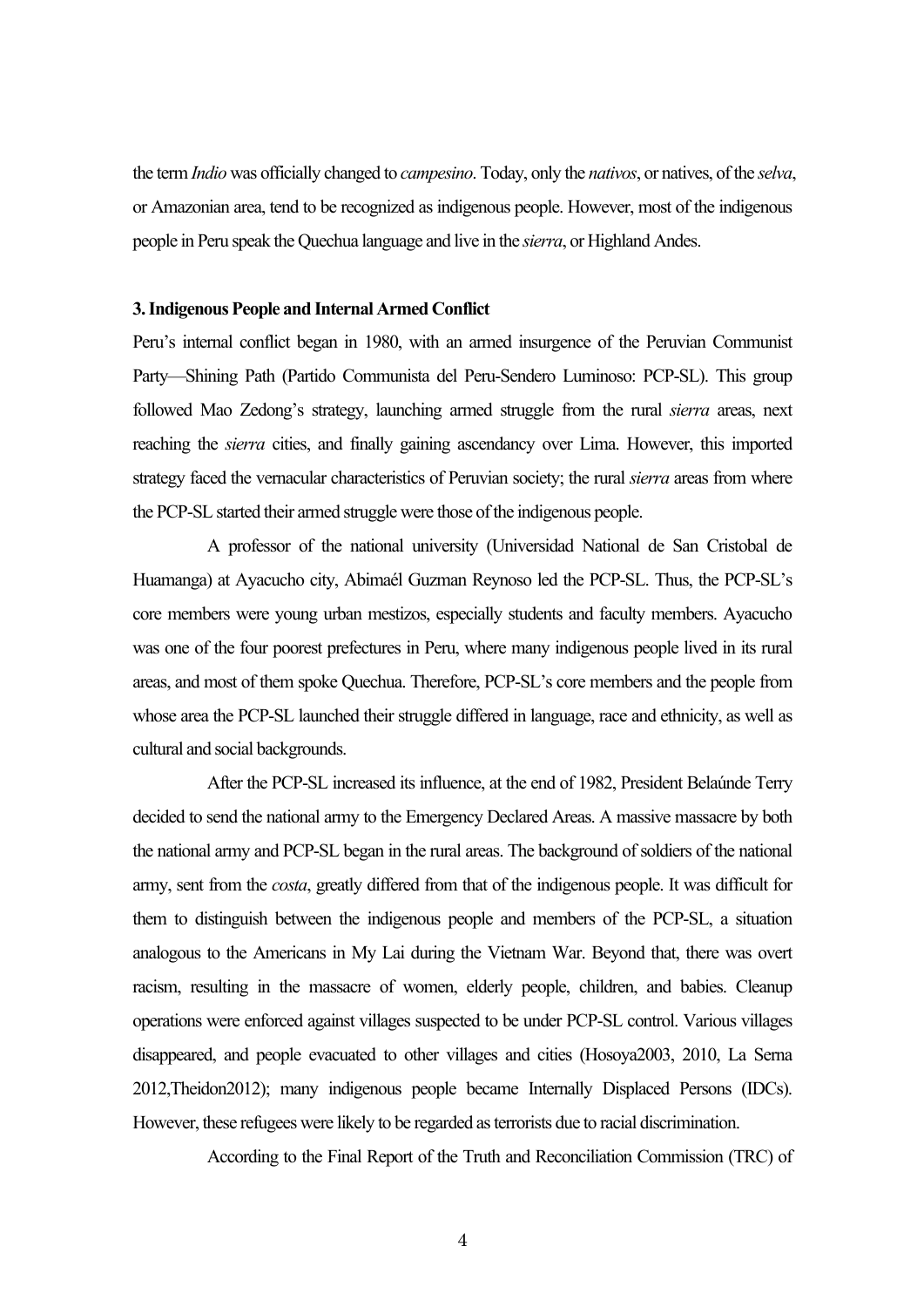Peru, which investigated the period from 1980 to 2000, almost 70,000 people died or disappeared. Among them, 75% were speakers of indigenous languages, more than 40% were people of Ayacucho, where the PCP-SL began their armed insurgency, and 79% were inhabitants of rural areas. The five prefectures with the most victims (dead and disappeared) were located in the *sierra* (CVR 2003). (Figure 4) In short, this violence was closely related to racial and ethnic factors. el corazón de la seu principales ciudades a finales de la década de la década de la década de la del 90, fue d cas de la svíctimas de la conflicto has del conflicto has del conflicto de conflicto de conflicto de piel. In la sierra y selva de la mitad central del país.



Figure 4 The missing and dead people during 1980-2000 according to *departamento*(prefecture) (TRC2003)

muchos de los hechos ocurridos en ellas hayan tenido gran trascendencia en la opinión pública.

Furthermore, we should examine the relationships between Peruvian civil society and indigenous people, relating to the progress of the internal armed conflict. (Figure 5) There was a deep gap between the violent war experiences of the indigenous people and the protagonists of the Peruvian civil society, especially populations in Lima<sup>3</sup>. The PCP-SL declared their attack on Lima in 1988; in 1992, they implemented serious attacks on the middle- and upper-class areas in Lima, shortly before President Fujimori's *autogolpe*, or self-administered coup, in April 1992. In September 1992, the charismatic leader of the PCP-SL, Guzman, was captured. Consequently, the experience of this internal armed conflict and violence differed completely between the people of Lima, who were white and mestizo, and the indigenous people of the *sierra*. For the people of Lima, human rights violations committed by Fujimori (1990–2000) during terrorist suppression were much more important. urthermore, we should examine the relationships between Peruvian civil  $\mathcal{L}$  search consideration por different estudios (INEI 1994: PNU) dentro de la lista de la lista de la lista de la lista de la lista de la lista de la lista de la lista de la lista de la lista de la lista de la lista 25 Las víctimas fatales incluyen también a las personas que se encuentran desaparecidas en el momento de la elaboración de este Informe

 $3<sup>3</sup>$  Before the conflict, indigenous people also did not identify themselves as Peruvian: It was "we "versus the Peruvians.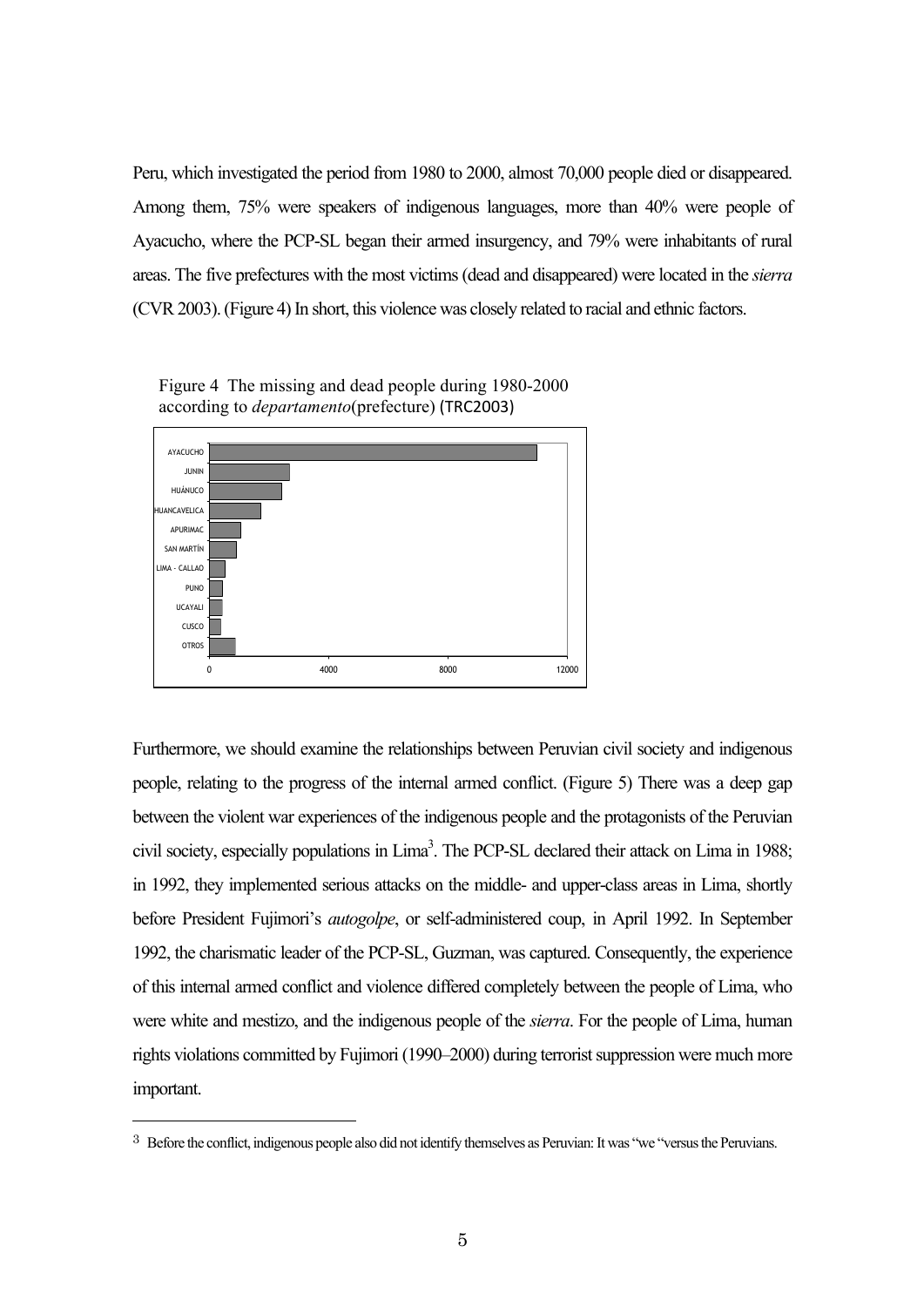Figure 5 The missing and dead people during 1980-2000 according to year (TRC2003)



# **4. Transitional Justice and Peace-Building in Peru**

This diversity of experience among groups has influenced the transitional justice and peace-building process in Peru. The TRC did not include *any* indigenous people as commissioners despite the large numbers of indigenous victims. Furthermore, some opinion leaders questioned the TRC's investigation of the period of democratic governments (Cueva 2006:77), which meant that the TRC required to investigate only Fujimori (1990–2000) and not Belaúnde (1980–1985) and Alan Garcia (1985-1990). Related to these circumstances, the final TRC report divided its investigation period between pre-1992 when Fujimori conducted the *autogolpe* and post-*autogolpe*. The former governments were defined as democratic. 1980 1981 1982 1983 1984 1985 1986 1987 1988 1989 1990 1991 1992 1993 1994 1995 1996 1997 1998 1999 2000 d<br>s<br>s d<br>ال Apurímac), también disminuyó el porcentaje de víctimas fatales ocurridas en zonas rurales y de aquéllas

In addition, Beatriz Alva Hart, a TRC commissioner, confessed that she had no knowledge of the events in the rural *sierra* areas until she became a commissioner (Skylights Pictures 2005). This perspective is not uncommon for the middle and upper classes in Lima<sup>4</sup>. In fact, Hart's confession is reminiscent of the famous Argentinian film *Official History*, in which the protagonist, an upper class wife, had no knowledge of the "disappearing" of people during the "Dirty War." commissioner. Gealitz Alva Hart, a IRC commissioner. Com

## **5. International Trend of Transitional Justice in South America**

<sup>4</sup> I argued this gap with an analysis of the incident of Uchuraccay (Hosoya 2003, 2012, 2013).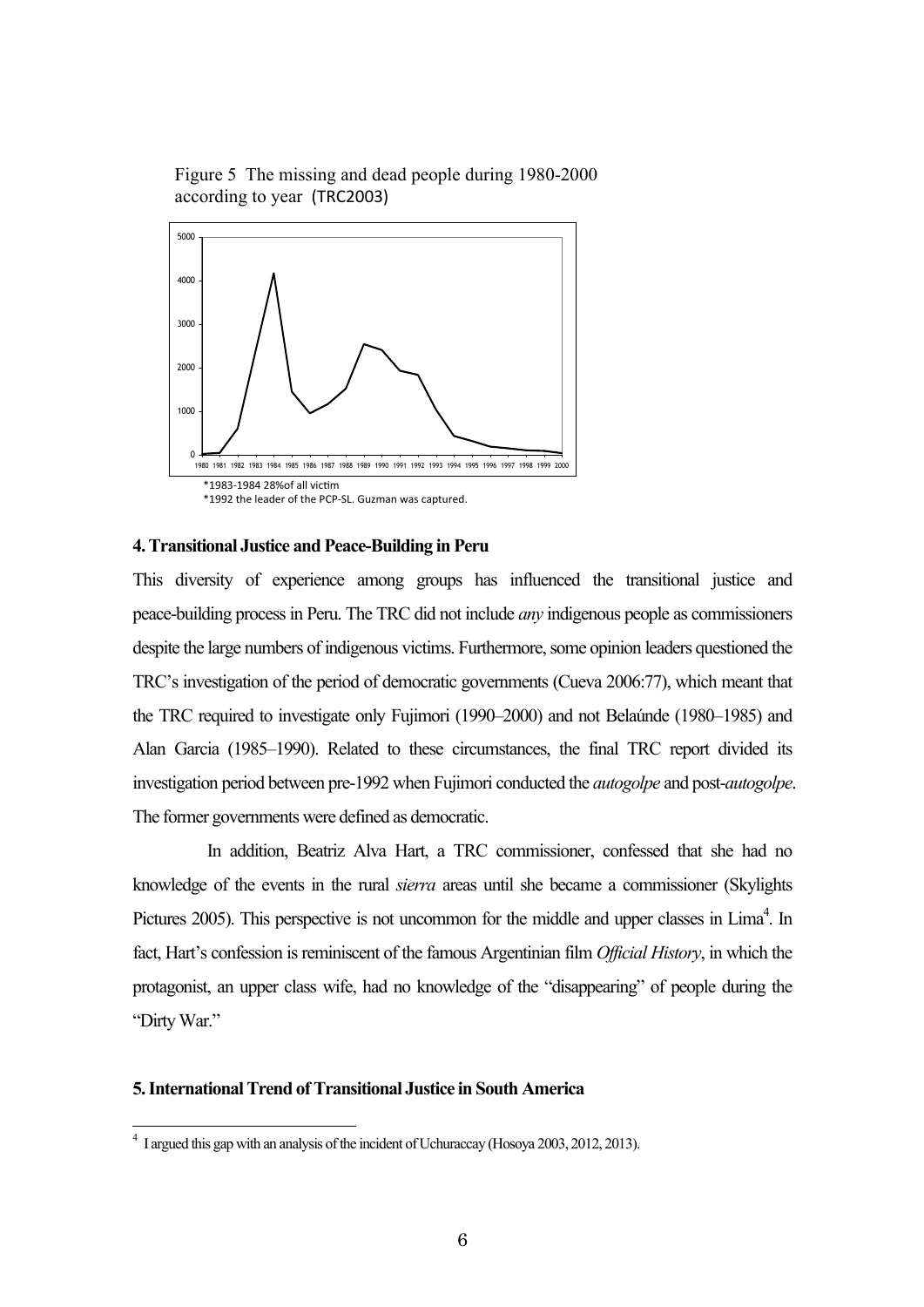This domestic chasm between experiences of Peru's internal armed conflict articulated a trend of international society. There were two leading transitional justice cases preceding that of Peru—Argentina and Chile. Under Argentine military governments and General Pinochet's military dictatorship, many people disappeared or were exiled<sup>5</sup>. Therefore, the transition to democracy influenced measures for transitional justice in South America<sup>6</sup>.

"Justice Cascade," the term of Sikkink (2011) influenced Peru in a particular manner. Fujimori was arrested in Chile, while on his way to Peru to contest the 2006 presidential election; he was sentenced to 25 years in prison on April 2009. Conversely, Alan Garcia became president of Peru from 2006 to 2011, and is currently preparing for the next presidential election in 2016. However, unlike other countries in South America, Peru had an armed insurgency group, and furthermore citizens were victimized more under the democratic government than the "authoritarian" government.

On the other hand, the individualization of responsibility for war crimes has become an international legal trend after the Second World War, as epitomized by the Nuremburg and Tokyo Trials. The lawyer of APRA (Partido Aprista Peruano, Alan Garcia's political party) who participated in writing the TRC final report might have consider that the ICC could not prosecute groups. For this reason, probably, when it reported the massive massacre of prisoners in 1986, it indicated the possibility of the APRA's responsibility, but excluded Alan Garcia's name, in contrast to Fujimori's cases.

### **6. The Peace-Building Process and Indigenous People**

A crucial problem later for the Peruvian TRC was the lack of institutionalization. In general, a truth commission is only temporary, dissolving after the presentation of a report (Hayner 2001). However, to be effective, a truth commission requires institutions to follow up on its work, for instance, with continuous investigations of truth, searching for those disappeared, exhumation of the dead, and reparations. Contrary to its name, the Peruvian TRC did not work on reconciliation,

<sup>&</sup>lt;sup>5</sup> These countries also aligned with the military governments of Uruguay, Paraguay, Bolivia, and Brazil through Operation Condor against communists.

 $6\,$  Moreover, several protagonists of the transitional justice of these countries also played important roles in international society: Juan Méndez became a founder of the International Center of Transitional Justice, and Luis Gabriel Moreno Ocampo became the first Prosecutor of the ICC.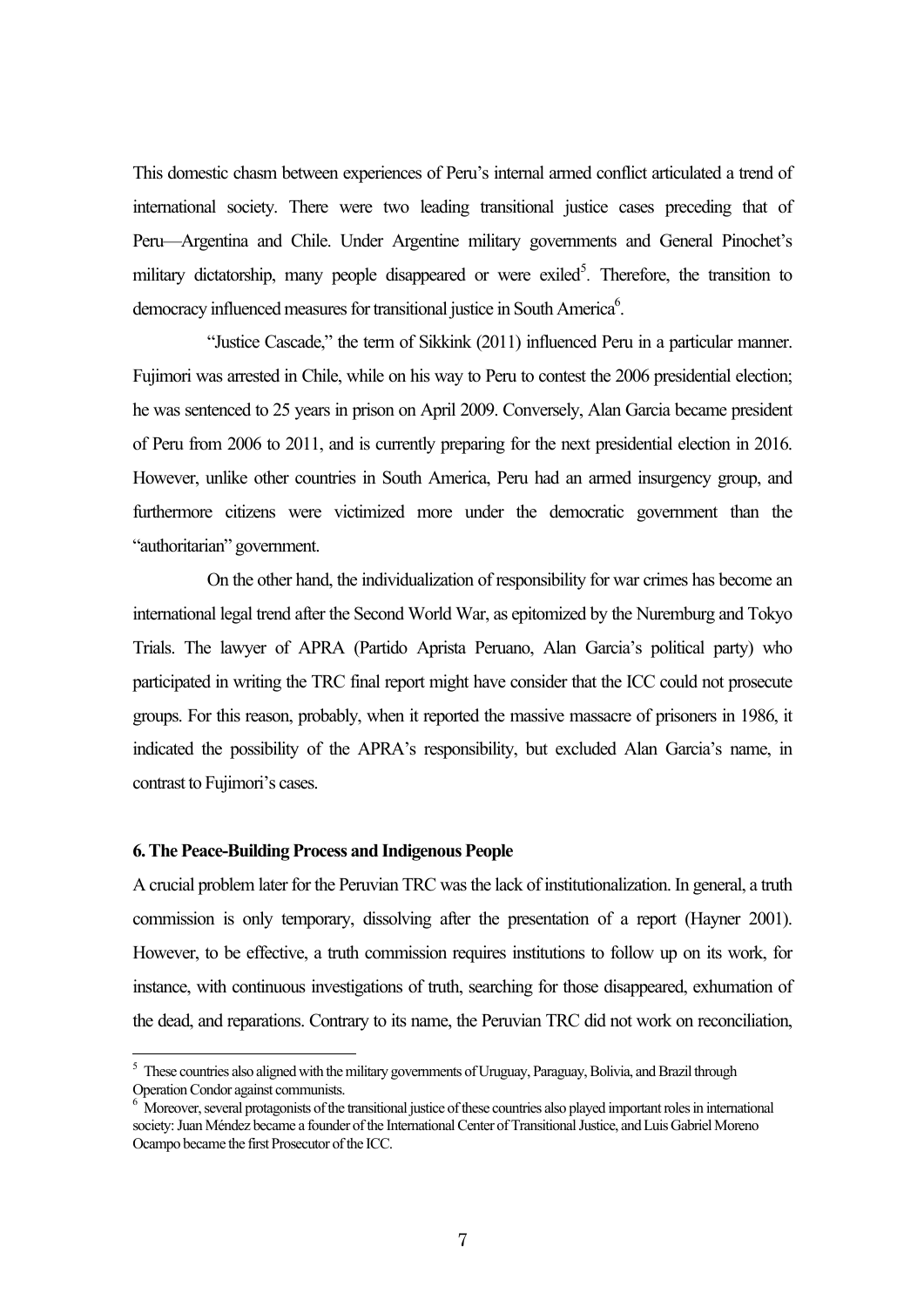but it is likely to be regarded as successful because of Fujimori's criminal trial and conviction.

One of several unsettled issues after the TRC is the exhumation of secret graves (Figure 6). The TRC registered 4,648 secret graves, but exhumed only 3 during their investigation. Until 2012, a government group had exhumed less than 20 gravesites. Investigations of secret graves are politically more difficult than financial problems (Hosoya 2013). One of the remarkable cases is Los Cabitos<sup>7</sup> in Ayacucho. Los Cabitos is a military base located in the suburbs of Ayacucho City, and during the 1980s and early 1990s, many people disappeared from there. According to the government team's investigation, more than 100 bodies were found related to events and disappearances in 1983. There was even a furnace for human bodies (Figures 7 & 8). Nevertheless, investigations have not advanced.

The TRC attributed 54% of deaths and disappearances to the PCP-SL. However, some NGOs dedicated to exhumation suppose that if the exhumation of secret graves advances, this percentage may change to reveal that the state entity has responsibility for more victims (Figure 9).

## **8. Conclusion**

As we have seen, colonial legacy is a living ghost, still evident in the internal armed conflicts of today. In the case of Peru, various former Emergency Declared Areas have returned with drug trade problems and corruption, similar to those in Colombia. A recurrence of conflict in countries where peace-building was once conducted is a crucial theme in peace and conflict studies. In conclusion, besides seeking global justice, we need contextualization of diverse and contradictory justices, a process to which anthropology could significantly contribute.

#### **<Acknowledgement>**

This work was supported by Japan Society for the Promotion of Science (JSPS) Grants-in-Aid for Scientific Research (B), Grant Number 22401043. I express my deepest appreciation to JSPS.

<sup>7</sup> El Cuartel 51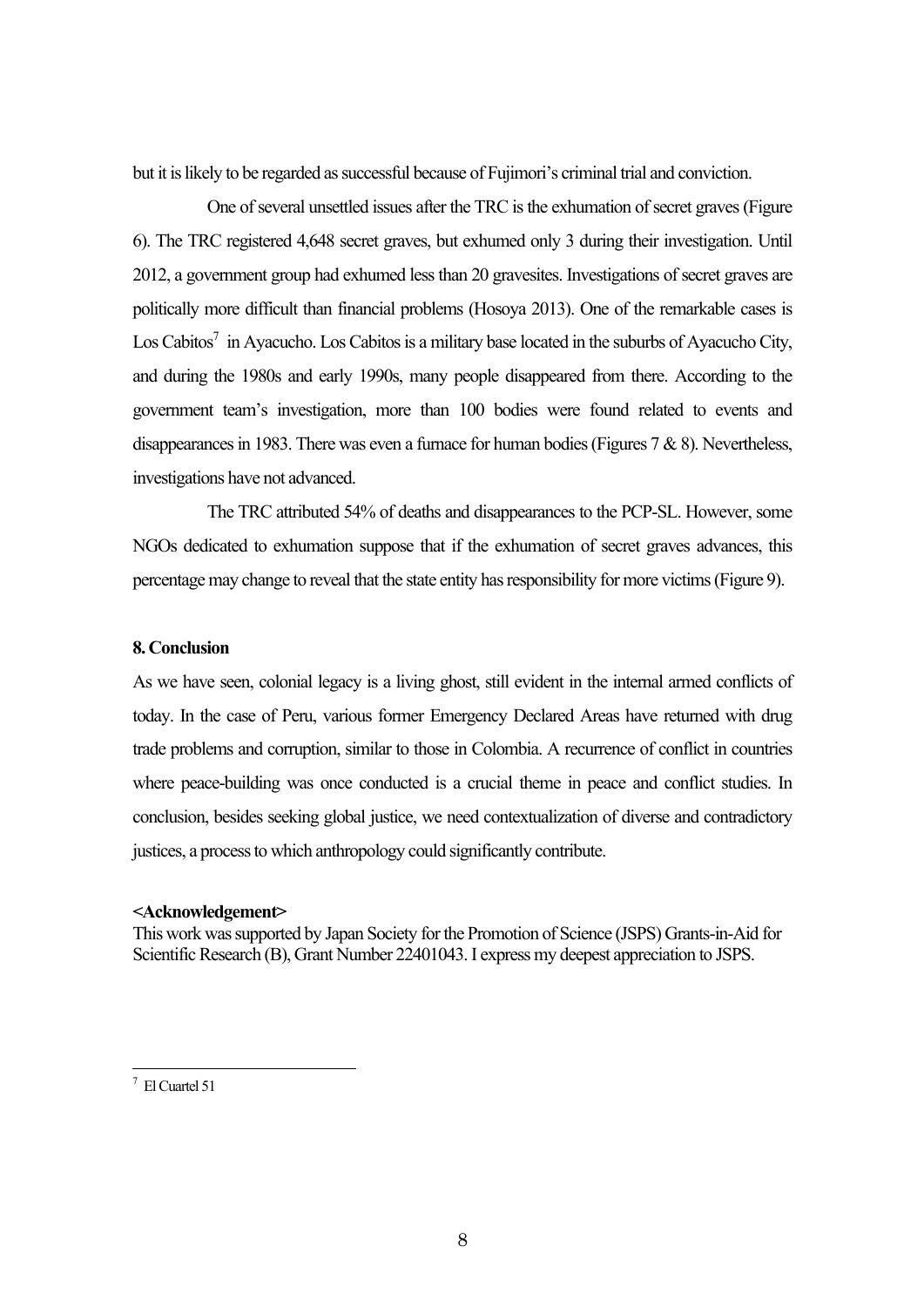#### REFERENCES CITED

Comisión de Verdad y Reconciliación

2003 Informe Final.

Daes, Erica-Irene A.

2000 Protection of the World's Indigenous People and Human Rights. In Symonides(ed.) Human Rights:Concepts and Standards. Paris: the United Nations Educational, Scientific and Cultural Organiation (UNESCO)

González Cueva, Eduardo

2006 The Peruvian Truth and Reconciliation Commission and the Challenge of Inpunity. In Transitional Justice in the Twenty-First Century: Beyond Truth and Justice. Naomi Roth-Arriaza & Javier Mariezcurrena(eds.) pp.70-93. Cambridge: Cambridge University Press.

Hayner, Pricilla B.

2001 Unspeakable Truths: Facing the Challenge of Truth Commissions. London & New York: Routledge.

Hinton, Alexander Laban, Thomas LaPointe, and Douglas Irvin-Erickson

2013 Hidden Genocides: Power, Knowledge, Memory. New Brunswick, New Jersey: Rutgers University Press.

Hiromi Hosoya

2003 La memoria postcolonial: el tiempo, espacio y discursos sobre los sucesos de Uchuraccay. [The Post-colonial Memory: Time, Space and Discourses on the Incident of Uchuraccay] Lima: Instituto de Estudios Peruanos.

2010 Funsou to Kodomotachi: Native Artist, Kirokusurukoto, Hyougensurukoto [The Children and the Conflict: A Native Artist, Documentation and Creation] Ajia Taiheiyou Kenkyu 35:47-72.

2012 Transitional Justice for Whom?: Globalization of Human Rights, the Peruvian Truth and Reconciliation Commission, and Indigenous People. Report on Project "Globalization-Its Light and Shadow" Multiple Approach from Economics, Economic Sociology, and Urban Sociology [2009-2011]

2013 Jinken no Globaru ka to Senjuumin: Peru ni okeru Funsou, Shinjituwakaiiinnkai, Heiwakouchiku (Globalization of Human Rights and Indigenous People: Internal Armed Conflicts, Truth Commission and Peace-building in Peru)

Jiménez, Edilberto

2009 Chungui: Violencia y trazos de memoria. Lima: IEP, COMISEDH, DED

9